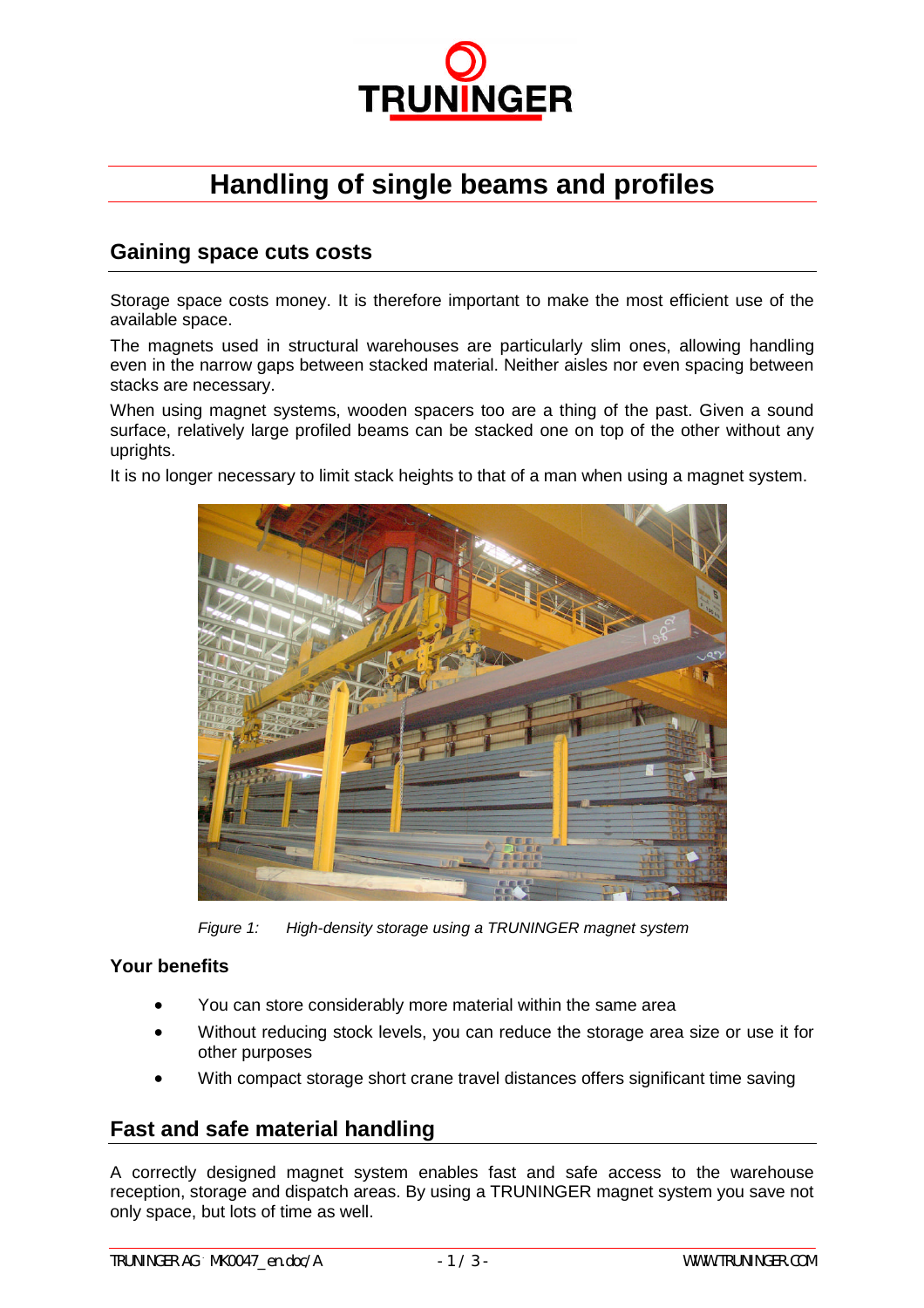

Magnets, when used properly, allow the load to be approached, picked, unloaded and transported to the storage location or processing area, quickly and reliably.

It is not possible to keep beams stable using a single crane hook. It is only when using two hooks that the magnets remain parallel to the material being lifted. Two hooks are thus a prerequisite for safe and efficient one-man operation!



*Figure 2: Passive telescope used for transporting a layer of hollow sections*

A simple and low-cost solution for cranes with two independent trolleys is to use two magnet groups that are suspended directly from the crane hooks and kept in line by a passive telescope (see figure 2).

Two hoists, each equipped with twin hooks, offer a particularly lightweight and flexible solution for long beams. The distance between the two independently controllable magnet groups can thus be adapted to different beam lengths. A V-rope tensioning mechanism eliminates sway.



*Figure 3: Two individual spreader beams with anti-sway V-rope tensioning mechanism for lifting narrow beams*